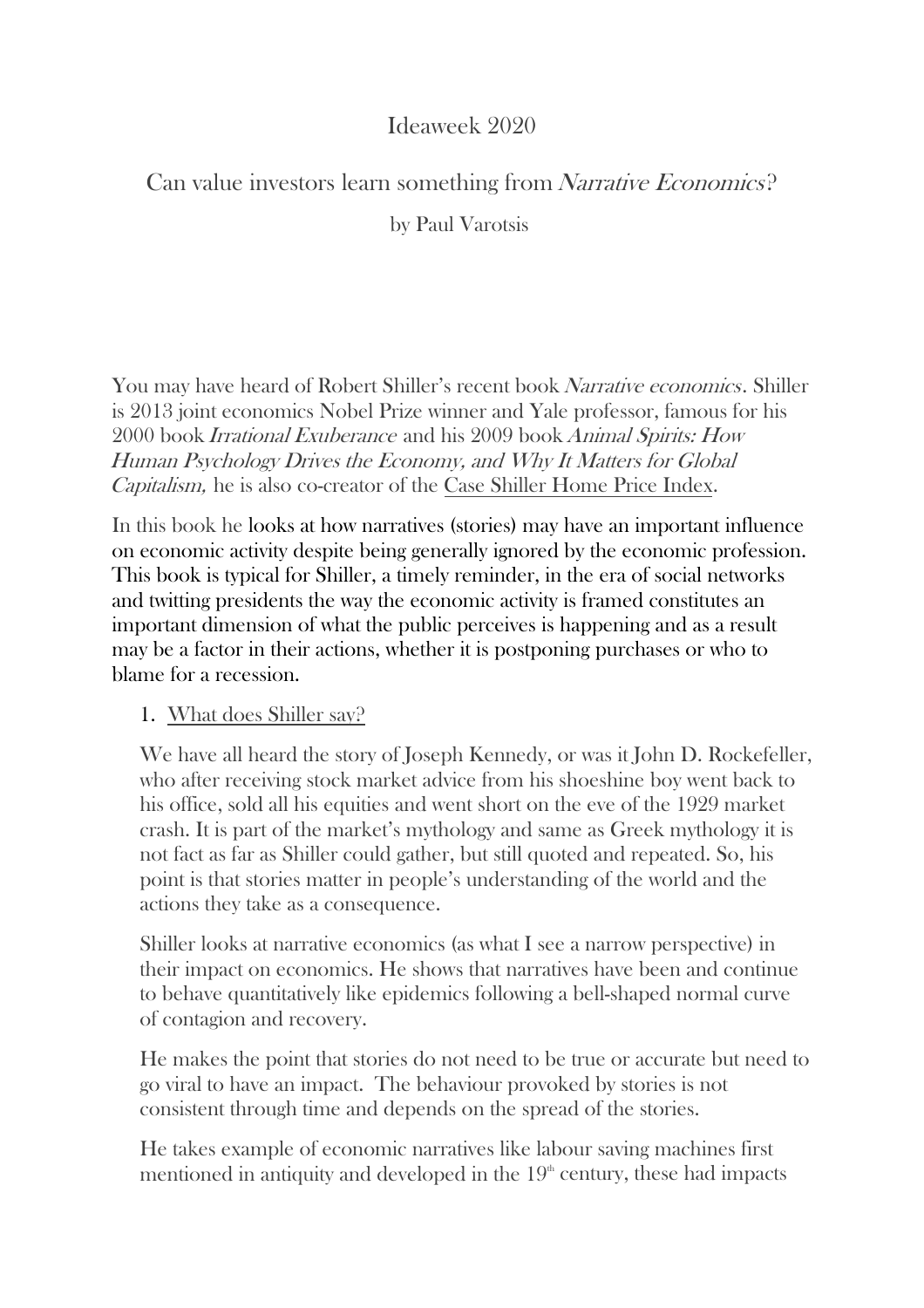on people behaviours and government policy taking the guise of AI, driverless cars and UBI today. Other examples include business confidence, consumer confidence, Bitcoin, the Laffer curve

But what makes a story go viral?

- They must be short, catchy and as a result caricaturing reality.
- A celebrity or super spreader help infect many more people.
- They are part of a narrative cluster; newer narratives are mutations of older ones.
- They often have a moral dimension.

Shiller does mention how narratives shape our perception of stock market levels and are involved in booms and busts and what motivates investors' views.

But maybe we can go one step further and question whether stories shape the value of a company and how investors determine what the fair value is.

### 2. Could this have a relevance for value investing, and if yes how?

Fair value is a contentious concept for in order to determine it, we need to establish a series of future cashflows that are as likely to occur as any other kind of investment prediction. Buffett famously mentioned the example of a motorway as an example of a good predictable business, but we all know that most businesses are not that predictable, even motorways (Atlantia SpA).

Companies come with stories, and celebrities, Apple and Steve Jobs, JPMorgan and Jamie Dimon, GE and Jack Welch and they often have a strong moral dimension, just look at the impact of Zuckerberg's perception on the value of Facebook. [The example of Jack Welch is particularly interesting in my view as the legend of Jack Welch survived over a decade the reality of GE's business' troubles, it was kept alive by his successors despite many difficult encounters with reality.]

At the point of purchase narratives are an important dimension in order to determine the future cashflows of a business. When we purchase what we consider under-priced shares, we must have a different narrative from the one determined by the market. Take the example of Tesla the market may decide that the company will not make it past next year because they'll run out of cash, but some investor may view future cash flows as likely as they may expect sales to be higher. I don't judge here the merits of either narrative or of Tesla as an investment, just the fact that narratives of the market and the investor must be different for the value investor to be able to purchase the shares cheaply.

For a value investor it is also important in order to realise value from their investment. If an investor decides to purchase a particular company's shares that the investor's narrative differs from the narrative as perceived by the market.